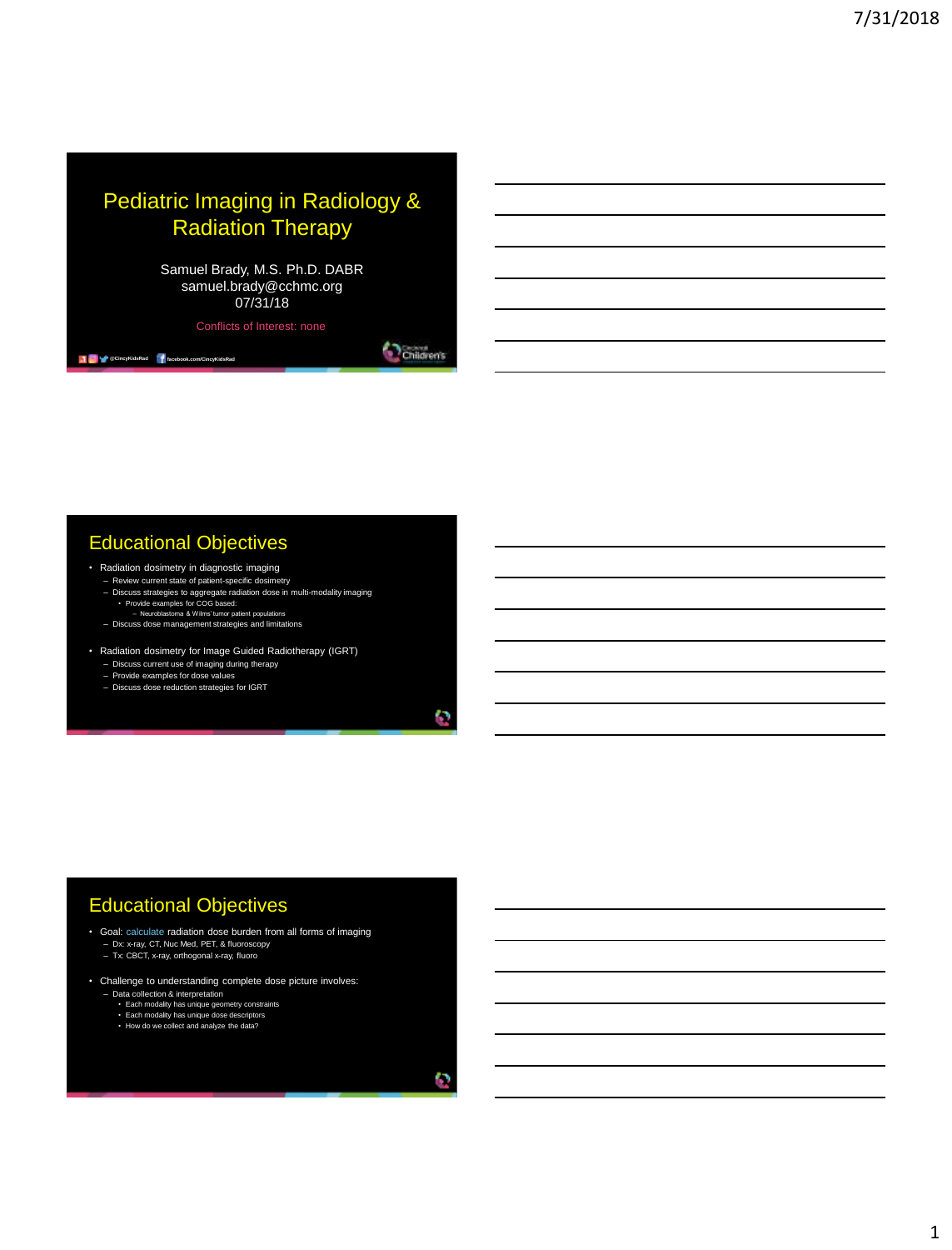### Data Collection: National & Local

• National databases

- ACR; National radiology data registry (NRDR)-Dose index (> 50 M studies) Bayer (all customers, state of NJ, U of California hospitals) Siemens (all customers)
- 
- 
- Local databases (limitations): Only account for CT radiation dose
	-
	- Some account for fluoro & Nuc Med/PET but do not aggregate the doses A Walk Through the Market-Dr. Sarah McKenney (SPR/RSNA)
		-
		- 16 vendors https://goo.gl/CMRpjt

### Data Interpretation

- Infrastructure is present for data collection – Lacks aggregation of all ionizing radiation modalities
- Limited means to compare inter-modality imaging dose – Each modality has its own dose metric





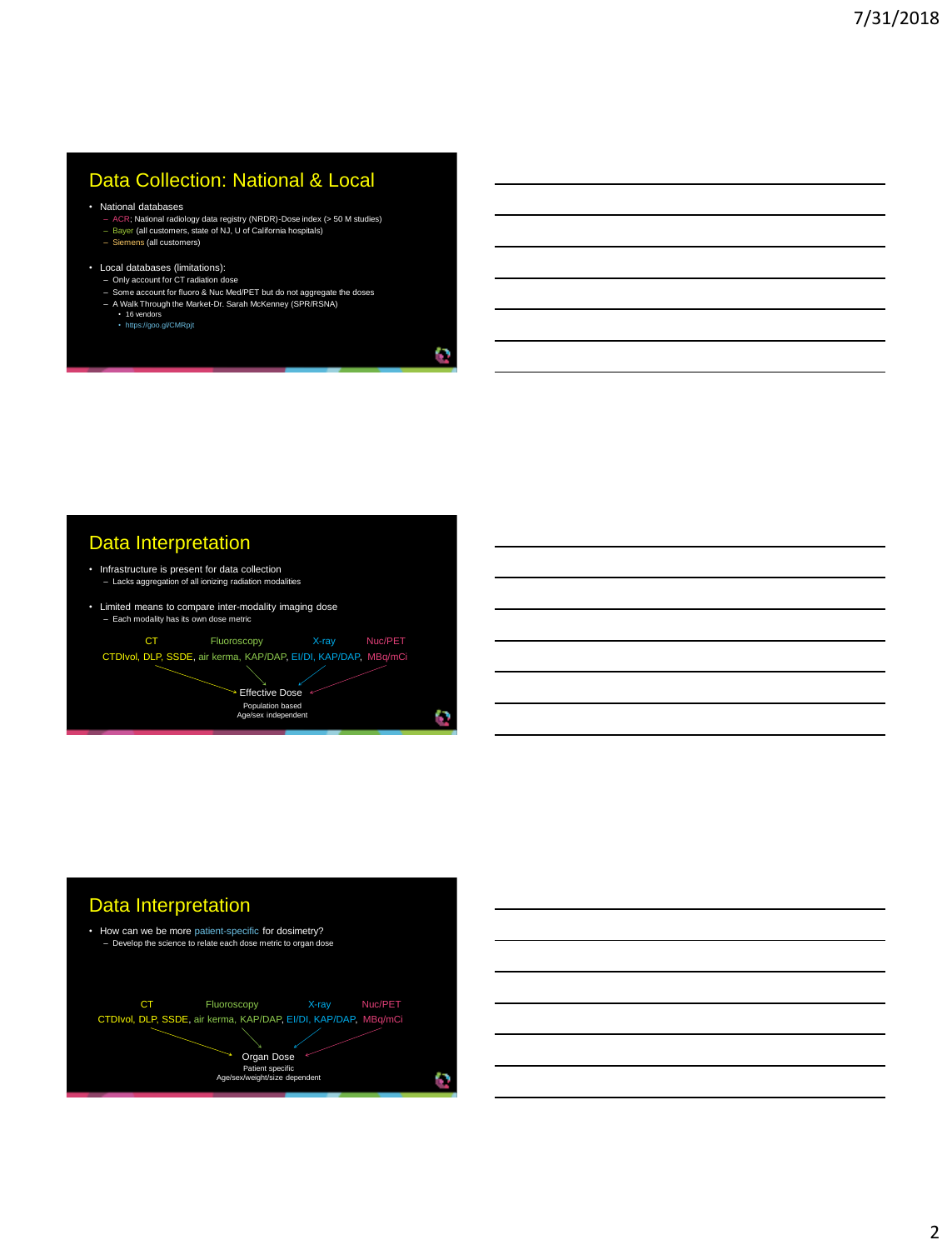### Computed Tomography

### • Calculate patient dose from CT examinations – Monte Carlo (Gold Standard)

- Patient-specific requires organ-based segment
- 
- Fully automated (machine learning) tissue segmentation Accuracy-(DSC): lung-0.98, fat-0.90, muscle-0.85, solid organ-0.75, blood/contrast-0.82, and bone-0.90 • Still need fully automated organ segmentation



### Computed Tomography

- Calculate patient dose from CT examinations – Monte Carlo
- **Eific** requires computational pha – Size specific dose estimate (SSDE)\* • Limitation: head SSDE not defined yet



o

ş, ٠ æ *\*Moore BM, Brady SL & Kaufman, RA; Med Phys 41(7) 2014, 071917*

# 一

### Nuclear Medicine & PET

| • Radiopharmaceutical kinetic models derived for age specific bio-distribution                                                                                           |  |
|--------------------------------------------------------------------------------------------------------------------------------------------------------------------------|--|
| - Derived from MIRD formulation                                                                                                                                          |  |
| $d(r_T, T_D) = \sum_{r_S} \left( \frac{1}{4} \int_0^{T_D} A(r_S, t) dt \right) \cdot \left( \frac{1}{M(r_S, t)} \sum_i E_i Y_i \phi(r_S \leftarrow r_S, E_i, t) \right)$ |  |

 $A_0^{J_0}$   $(0.5)^{c/\alpha}$   $(M(r_S,t))$  $r_S\left(\frac{1}{4\pi}\right)_0$ 

- Calculated by MIRDOSE/Olinda software • Online calculators
- RADAR website\* & SNMMI website\*\*
- Take ICRP discretized data – Fit the data for patient dosimetry of all ages
- $D_{organ}(mGy) = PD(mCi) * 37 \left(\frac{MBq}{mCi}\right) * A\left(\frac{mGy}{MBq}\right) * age^B$
- 
- 
- $-$  PD: pharmaceutical dose<br>  $-$  A: ICRP organ dose value<br>
The measurement of e.g., colon = -0.53<br>
The measurement of Characterization of the measurement of the measurement of the measurement of the measurement of the mea

|          | $1 - 1$<br><b>And Ada</b> |    |          |   |                     |  |  |  |  |
|----------|---------------------------|----|----------|---|---------------------|--|--|--|--|
|          |                           |    |          |   |                     |  |  |  |  |
|          |                           |    |          |   | ÷<br>×              |  |  |  |  |
|          |                           |    |          |   | ٠<br>۰              |  |  |  |  |
|          |                           | ٠  |          |   |                     |  |  |  |  |
|          |                           |    |          |   |                     |  |  |  |  |
|          |                           |    |          |   |                     |  |  |  |  |
|          |                           |    | 1.11     |   |                     |  |  |  |  |
|          |                           |    |          |   |                     |  |  |  |  |
|          | <b>TT</b>                 |    | 1911     |   | m                   |  |  |  |  |
|          |                           |    | $-10.07$ | ۰ | ۰                   |  |  |  |  |
| ٠        |                           |    | or ex-   |   | ٠                   |  |  |  |  |
|          |                           |    | m        |   |                     |  |  |  |  |
|          |                           |    |          |   |                     |  |  |  |  |
| ≂<br>. . | ī                         | ٠  | s        |   |                     |  |  |  |  |
|          |                           |    | 188      |   |                     |  |  |  |  |
|          | 1.5 95 17                 |    |          | ٠ |                     |  |  |  |  |
|          | $-1.0$                    |    | $^{16}$  |   |                     |  |  |  |  |
|          |                           |    |          |   |                     |  |  |  |  |
|          |                           |    |          |   |                     |  |  |  |  |
|          |                           |    |          | ۰ | ٠                   |  |  |  |  |
|          |                           |    |          |   |                     |  |  |  |  |
| ٠        |                           |    |          | ٠ | ٠                   |  |  |  |  |
|          |                           |    |          |   | ٠<br>٠              |  |  |  |  |
|          |                           |    |          |   | $\overline{a}$<br>Ξ |  |  |  |  |
|          | ÷                         |    |          |   | ۰                   |  |  |  |  |
|          |                           |    |          |   |                     |  |  |  |  |
|          |                           |    |          |   |                     |  |  |  |  |
|          |                           |    |          |   |                     |  |  |  |  |
|          |                           | -- | ss.      |   | Ë                   |  |  |  |  |
|          |                           |    | ш        |   |                     |  |  |  |  |
|          |                           |    |          |   |                     |  |  |  |  |
|          | --<br>٠                   |    | TTT.     |   |                     |  |  |  |  |
|          |                           |    |          |   |                     |  |  |  |  |
|          |                           |    |          |   |                     |  |  |  |  |

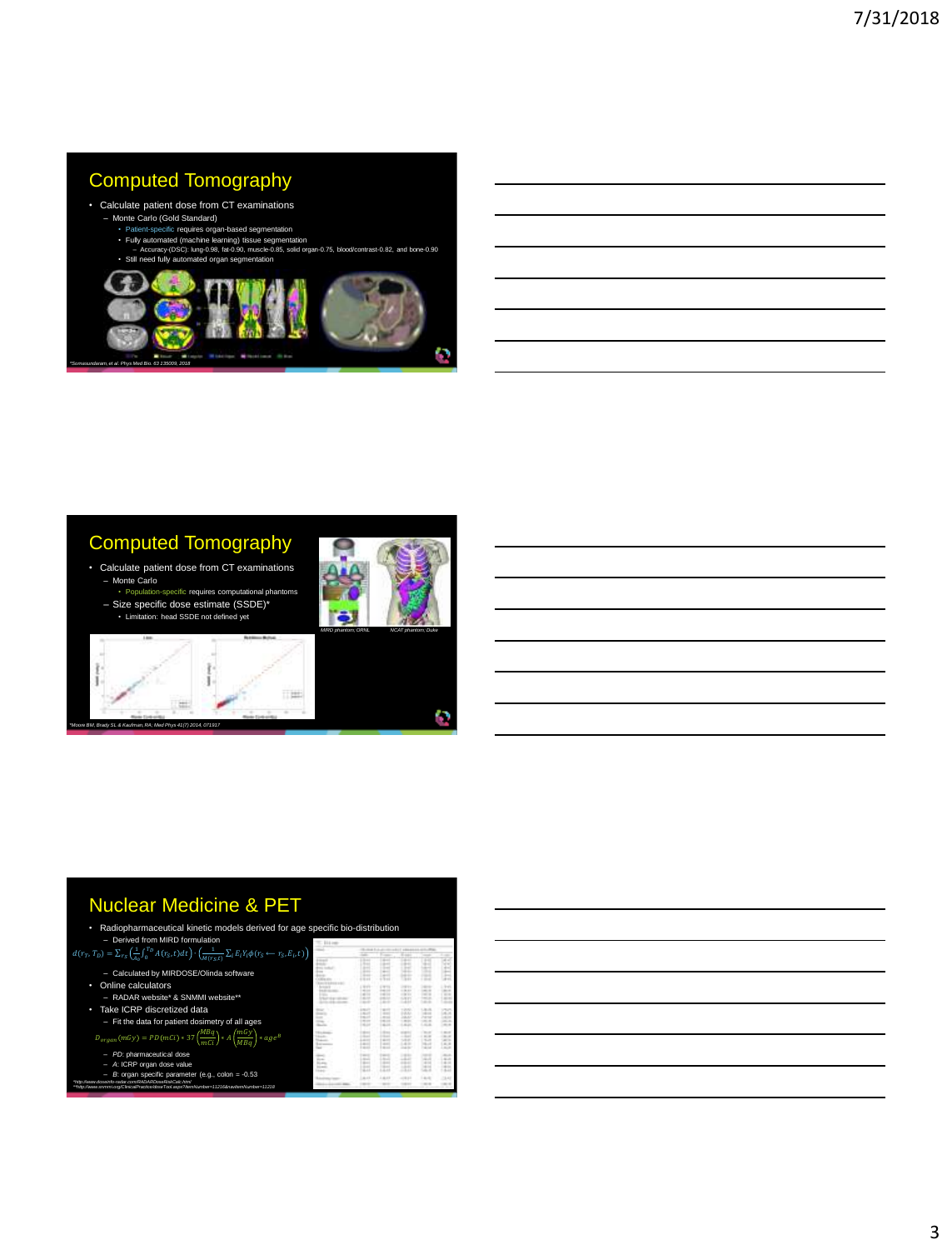### X-Ray and Fluoroscopy

- Calculate patient dose from DR examinations\*
	- Fluoro is mostly the same except uses dose rate (1) characterize machine output & (2) use examination metadata
	- $-$  *ESD* =  $k_{air}$  ∗ *BSF* ∗  $\left(\frac{SCD}{SSD}\right)^2$  ∗  $\left(\frac{\mu_{en}}{\rho}\right)_{air}$ ; ESD ≡ entrance skin dose
	- - $k_{air} = (0.0093 * kVp^2 0.0165 * kVp) * mAs$ <br>•  $BSF = 0.18 * ln(kVp) + 0.57$



### X-Ray

- To calculate other organ dose: Monte Carlo (PCXMC) code & mathematical phantoms\* Create organ/skin conversion factors
	- Apply factors to your institutional ESD



*\*Ladia et al, J of physics conf series 637 (2015) 012014*

|  | M.Dwelloy |
|--|-----------|
|  |           |
|  |           |
|  |           |
|  |           |

| <b>LP/PA Chest</b> |  |
|--------------------|--|
| $n = 2628$         |  |
|                    |  |
|                    |  |

питать

### Aggregate Patient Organ Dose

• IRB approved retrospective study – Neuroblastoma: 74 patients – Wilms' tumor: 80 patients

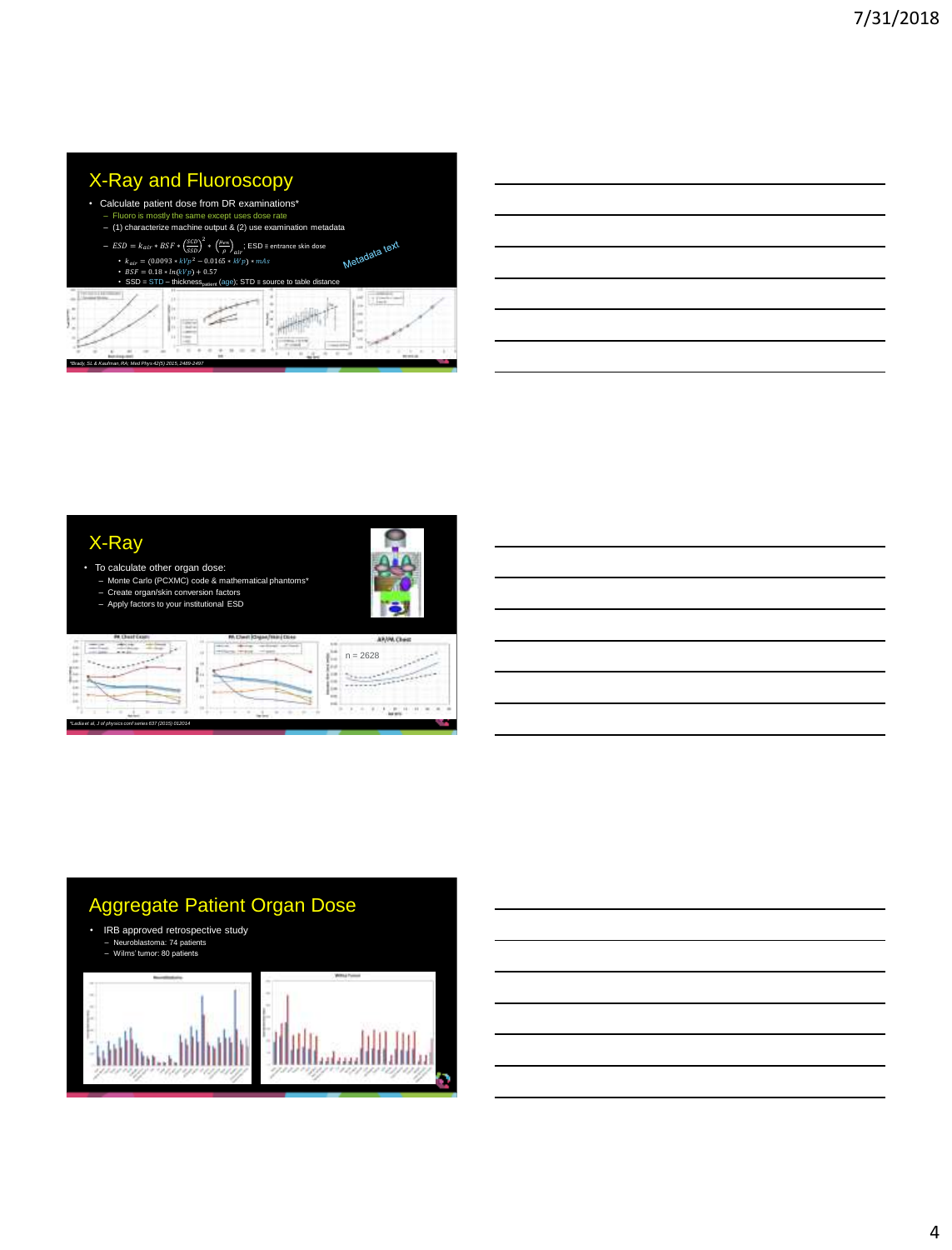## Aggregate Patient Organ Dose E

ungrupn

п

*Kaste, S.C., et al.; Cancer Jan 1, 2013; DOI: 10.1002/cncr.27687* 

\*\*\*\*/

### Diagnostic Ionizing-radiation<br>Examinations (n = 45±11) • XR (n =  $28\pm8$ )<br>- 1.6 mSv (~0.06 mSv/exam) • CT ( $n = 17\pm8$ )<br>- 53 mSv (~3 mSv/exam)

- SPECT/CT  $(n = 0)$
- $\cdot$  PET/CT (n = 0) Omitting Pelvic CT from routine
- off-therapy follow-up
- Pelvic relapse symptomatic Dose savings: 30-45%

o

o

### Aggregate Patient Organ Dose



### Dose Management Strategies

Multi-modality general dose management strategies

- Designing Pediatric Imaging to Achieve the Best Benefit/Risk for Our Patients (Wed 10:15; Rm 202) CT
- Size based optimization (TCM, ODM, etc.) Enhanced reconstruction algorithms (iterative recon, deep learning)
- 
- X-ray Size based protocols Increased filtration
- Fluoro
- 
- General fluoro dose rates ≤ 7.5 fps (line placement can be as low as 1-2 fps)<br>– Enhanced filtration & software (smart denoising algorithms)<br>– Shorter pulse widths for peds
- PET & SPECT
- 
- Weight based pharmaceutical dosing New digital technology has the potential to reduce injected dose by Lower CTAC dose
-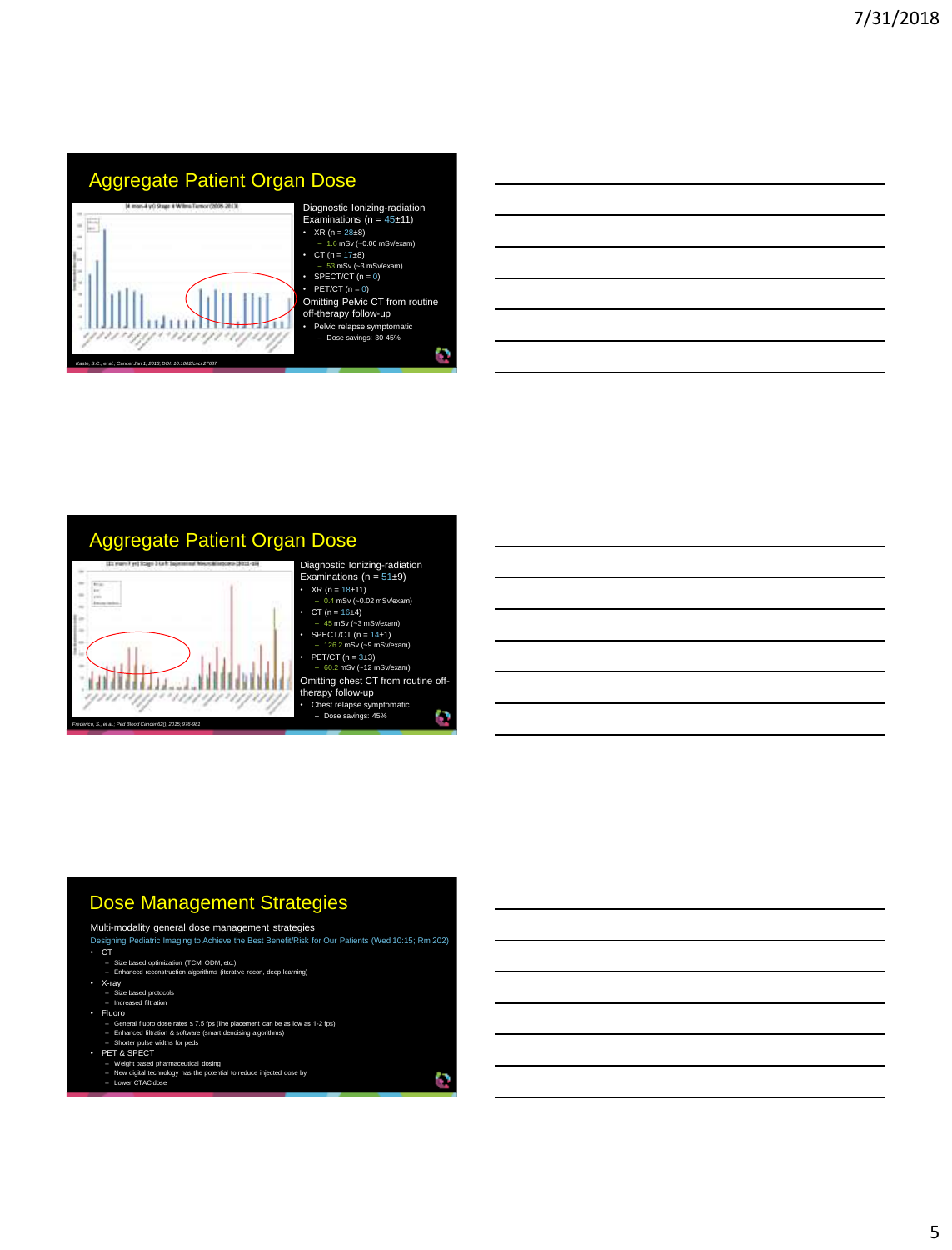### Image Guided Radiotherapy (IGRT)

- IGRT has become standard in most radiotherapies
	-
	- Portal imagers X-ray/fluoro/cone beam flat panel system – Floor mounted orthogonal system
- Imaging for IGRT is often performed daily
- Need to consider implications for imaging for therapy delivery – Dose to sensitive organs, secondary cancers, etc.
- AAPM Reports 95 & 180
	- TG180: recommend considering impact of therapy regiment when imaging dose ≥ 5% therapeutic dose (PVT)
		- E.g., CBCT can add upwards of 1-3% of PVT total dose



### Image Guided Radiotherapy (IGRT)

- Cone beam CT (CBCT)
- Exposes normal tissue when used
- MV-CBCT using EPID – Can exceed 100 mGy
	- Siemen's Artiste has 4.2 MeV e- carbon target Improved soft tissue contrast
- 1/3 MV radiation dose • kV-CBCT (e.g., OBI or XVI)
	- Typically 10-50 mGy (lower by ~10x from a decade ago)
	- Better dose management Lower kV (100 or 110 vs. 125 kV)
		- Better collimation
		- Sparse angle reconstruction (e.g., 200 views vs. 360)



### Image Guided Radiotherapy (IGRT)

- Planar x-ray
	- Single plane & Fixed floor orthogonal units ~10 mGy
	- Use of Bow-tie filters\*
	- Improves image quality & reduces dose In some cases the # of acquired planar images
	- may exceed 80/treatments\*\*
- Fluoroscopy
	- $D \propto time$ – 5-11 mGy/min (30 fps, 100 – 120 kV, @ isocenter)
	- Dose reduction using pulse rates < 30 fps
- *\*Ding and Munro; RadiotherOncol. Jul 2013;108:91–98 \*\*TG180*

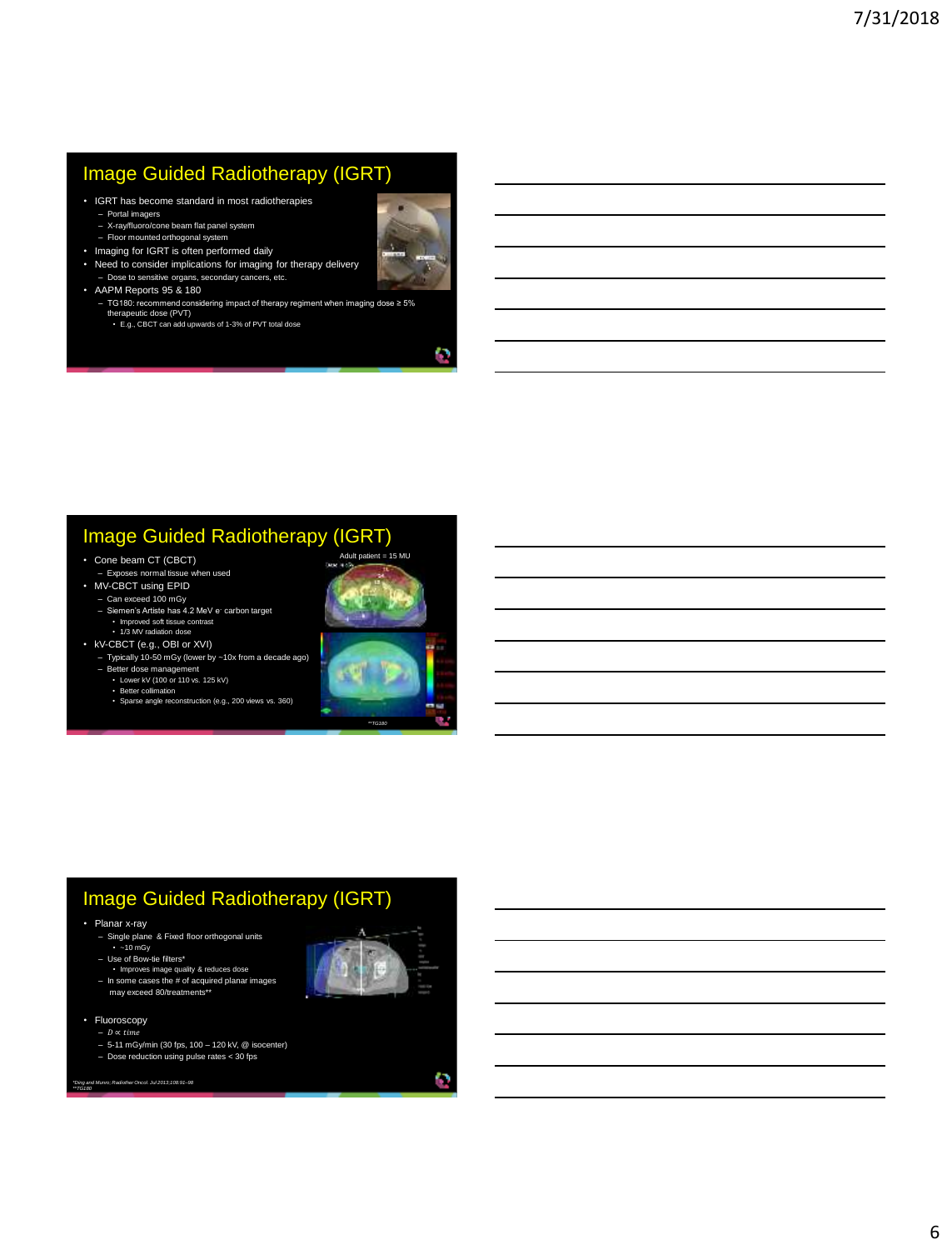### Image Guided Radiotherapy (IGRT)

- AAPM Report 95: The management of imaging dose during image-guided radiotherapy ('07)
- Estimated effective dose for a treatment regiment (e.g. 30 fractions)\* – Daily pre-treatment CTs (60-400 mSv)
	- 2 pairs of MV portal images (40-400 mSv) 2 mins of daily fluoro (40-120 mSv)
	-
	- 100 orthogonal kV images (10-100 mSv)

*\*M. Murphay PhD, Managing the imaging dose during image-guided radiation therapy. AAPM 2009*

### Example (*combination real & hypothetical*)

- mIBG avid Stage 3 NB patient (*represents a generic high risk patient*)
	- Dx imaging over 4-5 years resulted in X-ray: 0.5 mSv

– Total dose burden ~300 mSv

- 
- $\cdot$  CT: 45 mSv • PET/CT: 60 mSv
- SPECT/CT: 126 mSv
- Tx imaging from a 14 fraction course • Daily CBCT setup: 60 mSv • Daily fluoro tracking: 20 mSv



O

### **Conclusion**

- Pediatric Tx patients are most sensitive to secondary cancer – Alternative is most likely death
	- No question that radiation dose from imaging is beneficial
- No longer can we say imaging dose is negligible in the context of therapy
	- Aggregate Dx imaging along with Tx imaging
- Still room to adopt better dose management